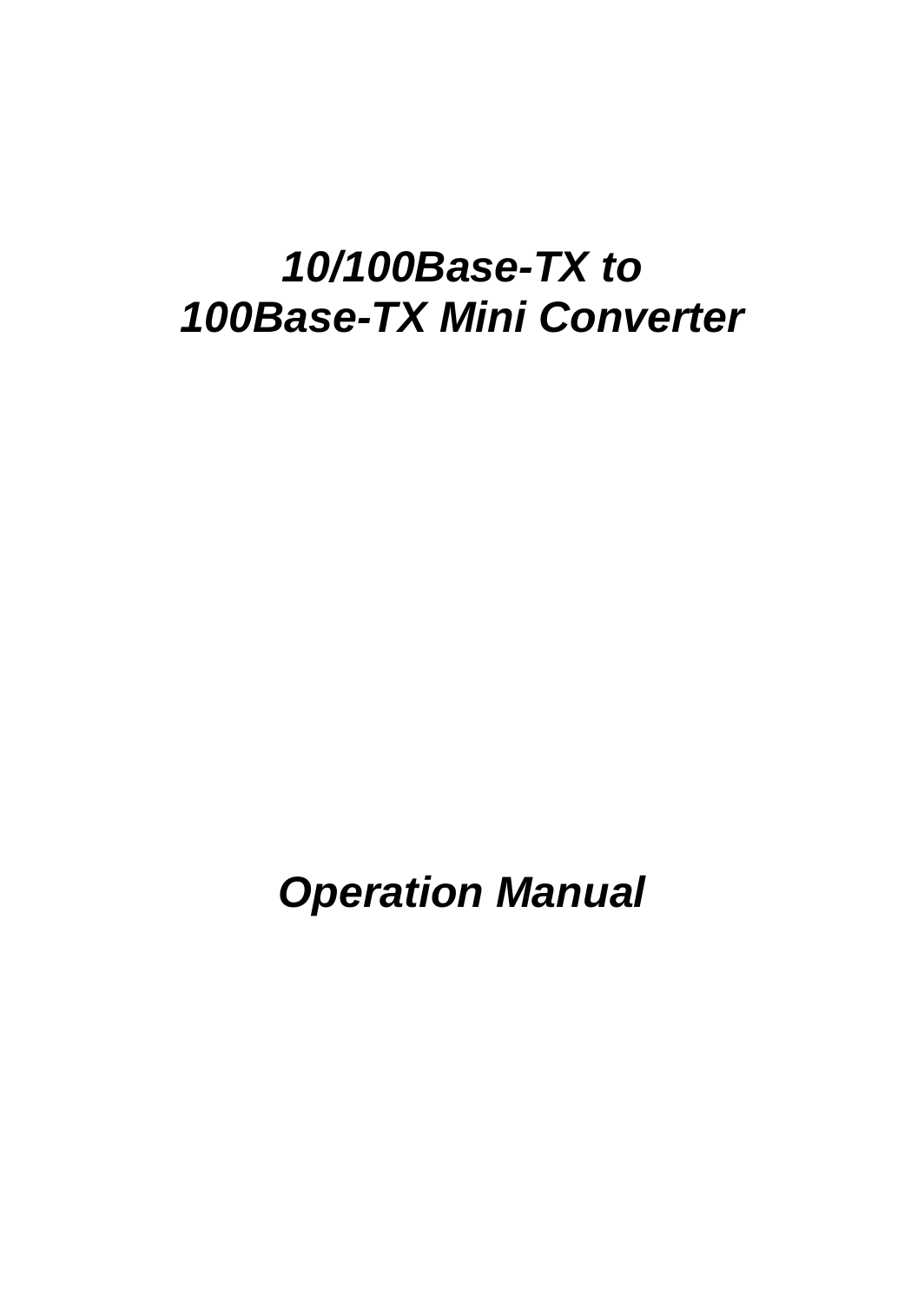#### **COPYRIGHT**

All rights reserved. No part of this publication may be reproduced. stored in a retrieval system, or transmitted in any form or by any means, whether electronic, mechanical, photo copying, recording or otherwise, without the prior written permission of the publisher.

#### **FCC WARNING**

This equipment has been tested and found to comply

with the limits for class A device, pursuant to part 15 of FCC rules. These limits are designed to provide reasonable protection against harmful interference in a commercial installation. This equipment generates, uses and can radiate radio frequency energy and, if not installed and used in accordance with the instructions, may cause harmful interference to radio communication. Operation of this equipment in a residential area is likely to cause harmful interference, in which case, the user will be required to correct the interference at the user's own expense.

#### **CE**

This is a Class A product. In a domestic environment, this product may cause radio interference in which case the user may be required to take adequate measures.

Take special note to read and understand all content given in the warning boxes **A Warning** 



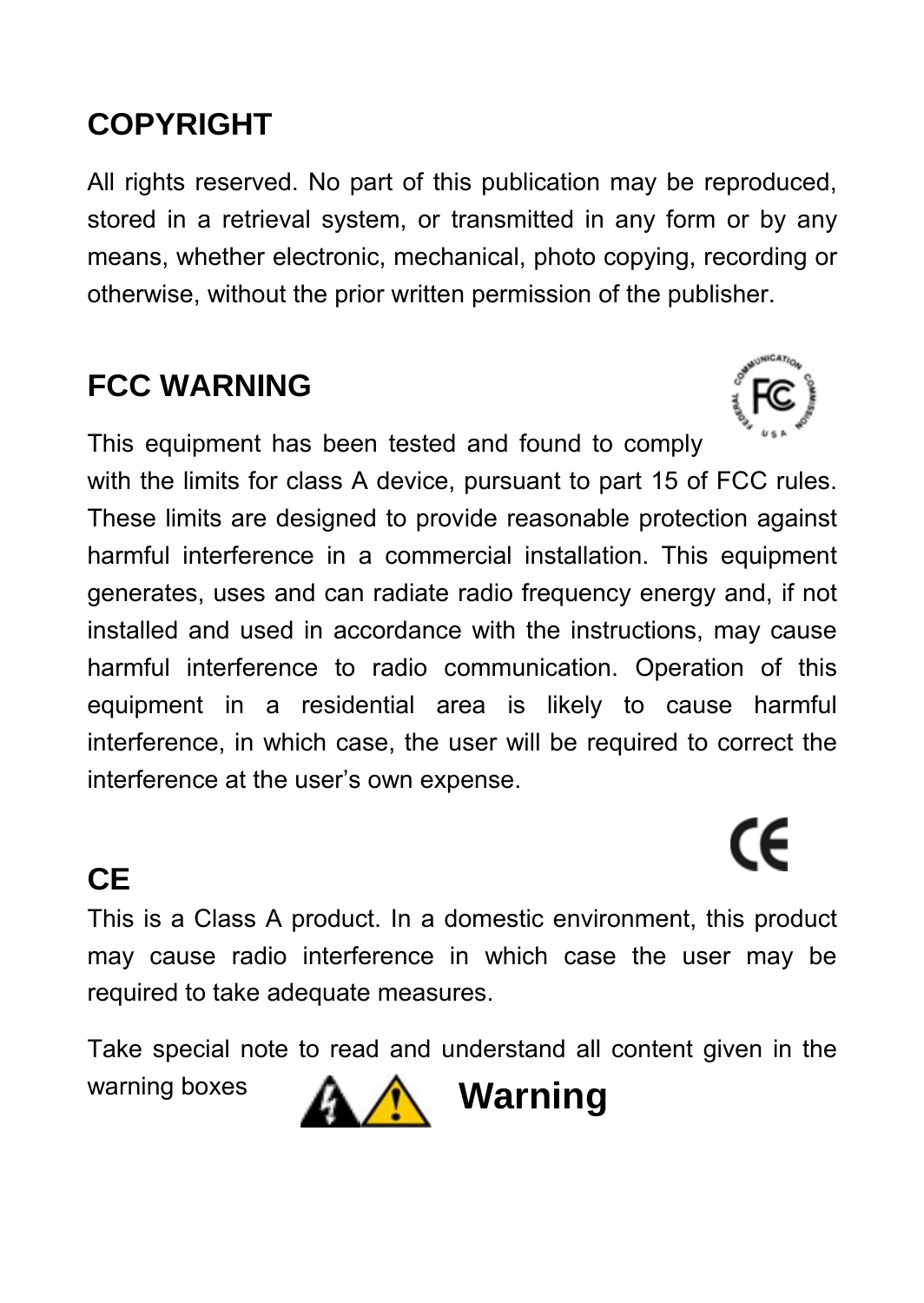# **Table of Contents**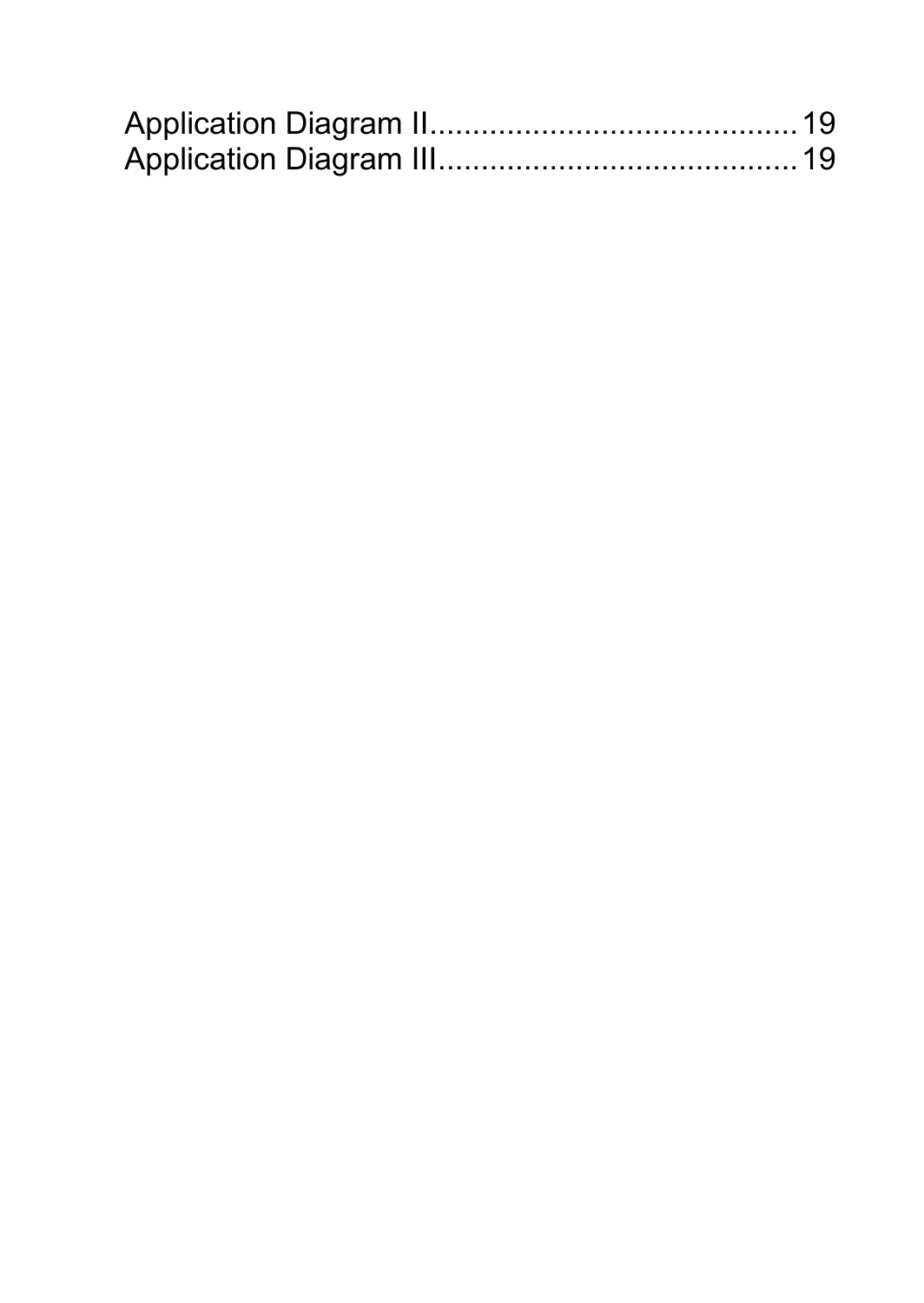## *1 Introduction*

#### <span id="page-4-0"></span>**About This Guide**

#### **Welcome**

Thank you for choosing the 10/100Base-TX to 100Base-FX Mini Media Converter. This device integrates copper and multi-mode/single mode fiber networks in one flexible package.

#### **Purpose**

This guide discusses how to setup and install your 10/100Base-TX to 100Base-FX Mini Media Converter.

#### **Terms/Usage**

In this guide, the term "Converter" (first letter upper case) refers to your 10/100Base-TX to 100Base-FX Mini Media Converter, and "converter" (first letter lower case) refers to other converters.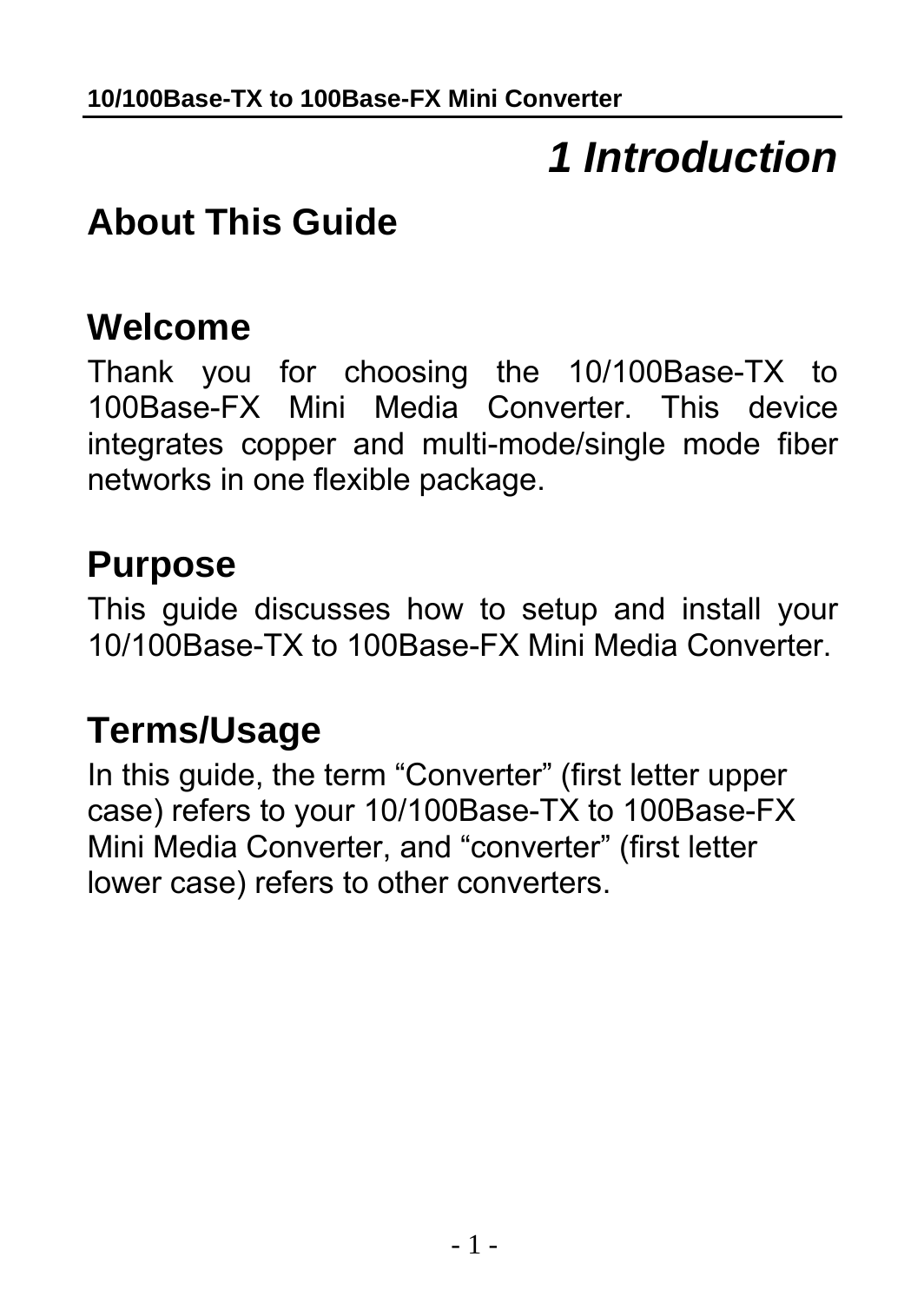### <span id="page-5-0"></span>**Features**

- Automatic MDI/MDI-X selection on RJ-45 port
- Store-and -forward at full wire speed
- Auto-negotiation, NWay support
- Extends distance of up to 2km (6600 feet) multimode fiber and 120km (396000 feet) long-haul single mode fiber
- Compatible with other 10Base-T & 100Base-TX /FX devices
- LEDs for at-a-glance device status
- Compact design, cost effective and space saving
- FCC Class A & CE approved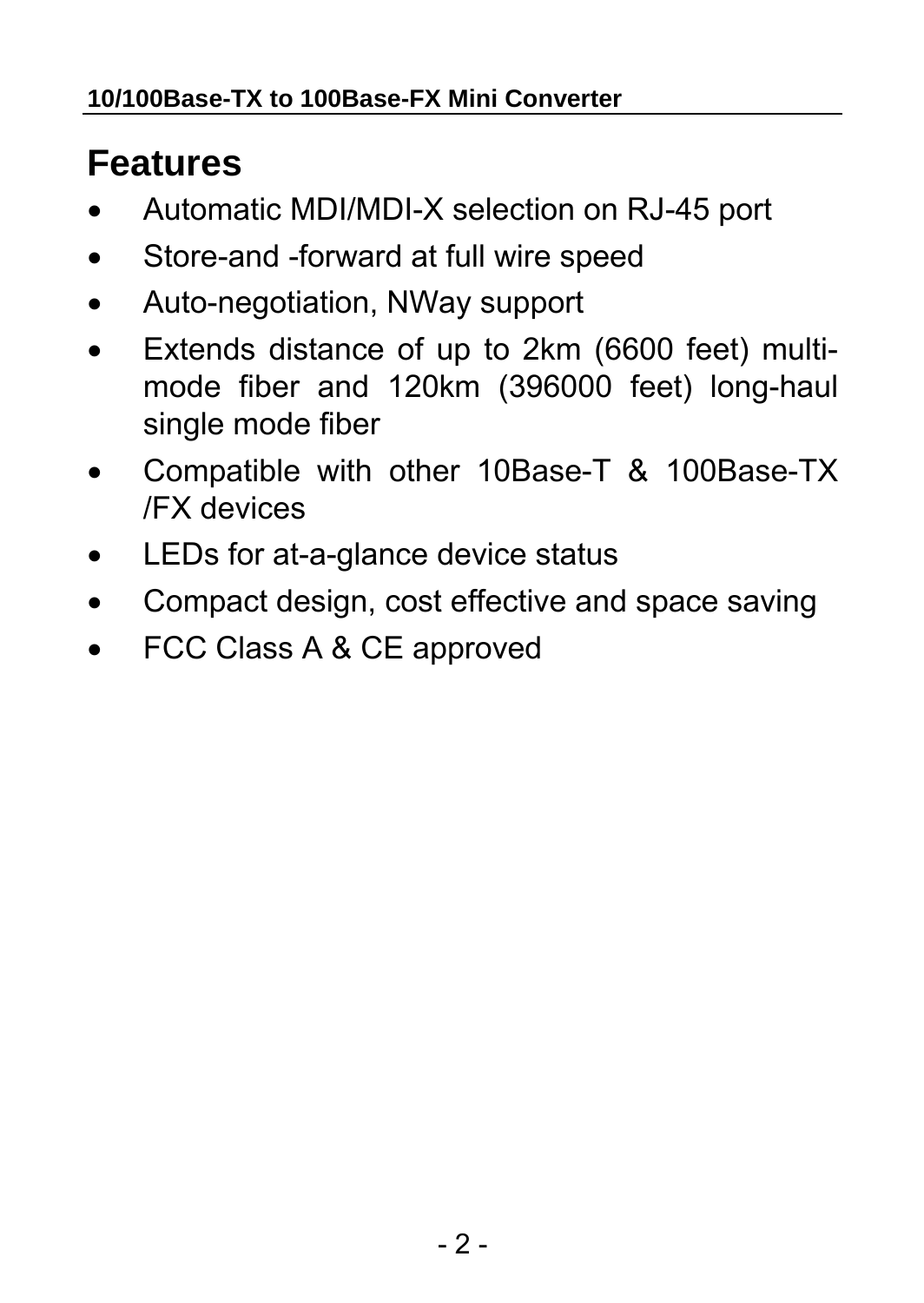#### <span id="page-6-0"></span>**Specifications**

- **Standard:** IEEE 802.3 (10BASE-T Ethernet), IEEE 802.3u (100BASE-TX/FX Fast Ethernet)
- **Connector:** 1x duplex fiber optic connector: ST / SC types **or** simplex fiber optic connector: WDM single fiber type 1x UTP 100/120ohm; RJ-45 type
- **Max. Distance: UTP:** 100m Cat 3/4/5 **Fiber Optic:** 2km MM, dual fiber 120km Long-haul SM, dual fiber
- **Power:** External power supply: 5V DC @ 0.5A

| <b>Temperature: Operating:</b> |            | 0 to 50 Celsius   |
|--------------------------------|------------|-------------------|
|                                | Storage:   | -20 to 70 Celsius |
| Humidity:                      | Operating: | 10% to 80%RH      |
|                                | Storage:   | 5% to 90%RH       |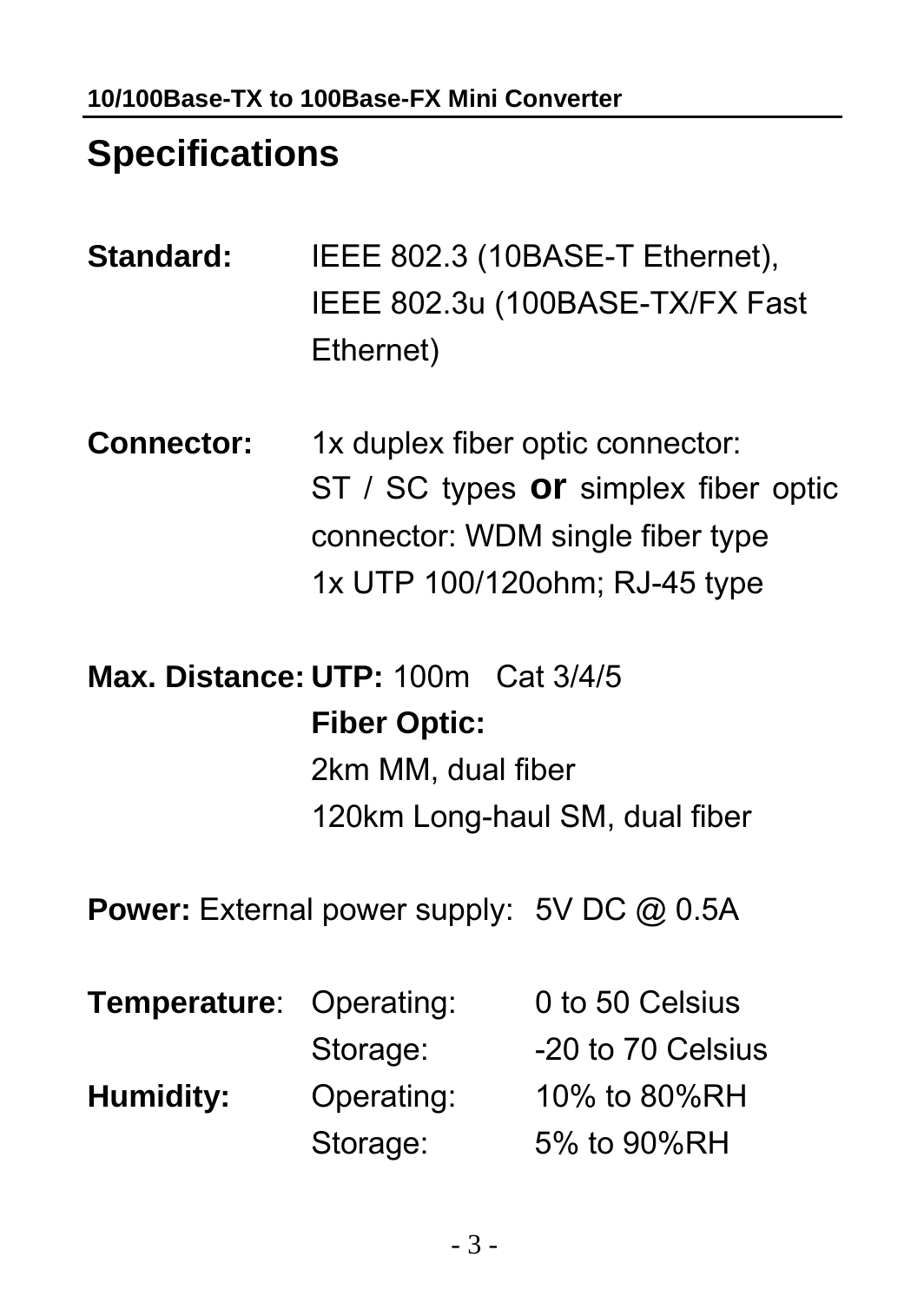#### <span id="page-7-0"></span>**10/100Base-TX to 100Base-FX Mini Converter**

- **Emissions:** FCC Part 15 of Class A & CE approved
- **Dimensions:** 86.2 x 59.4 x 23.4 mm (L x W x H)

#### **Package Contents**

- One Mini Media Converter unit
- One AC adapter (please check adaptor type)
- Self-adhesive pads
- User's Manual CD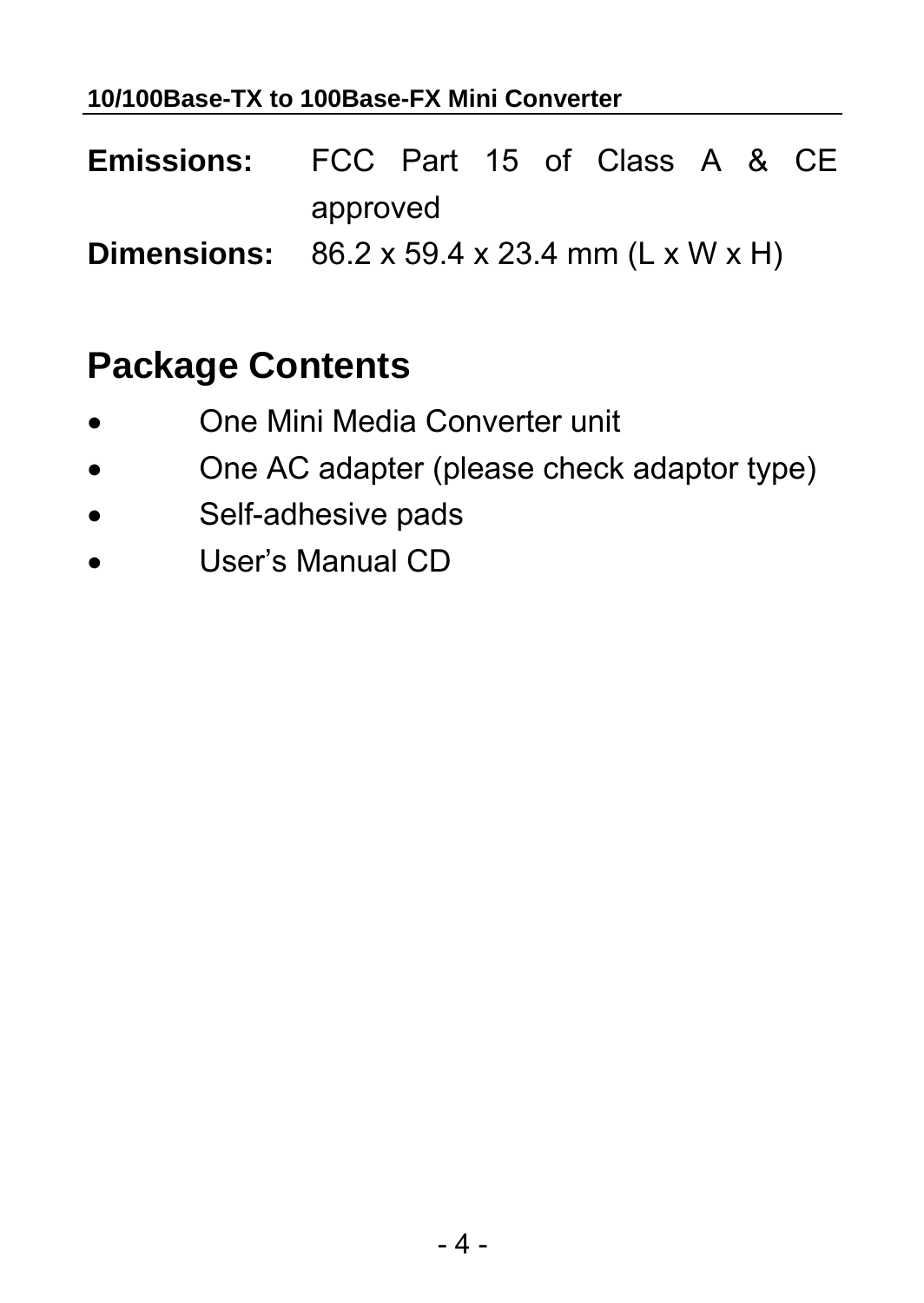## *2 Hardware Description*

#### <span id="page-8-0"></span>**Product Overview**

The Converter offers the most comprehensive network extension and monitoring status. It is designed for large workgroups who demand higher speed and wider bandwidth. It allows migration and expansion from a copper-based Ethernet to a fiber optic Fast Ethernet.

It features automatic MDI detection setting. This function allows for simple direct connection to a workstation, switch or hub. Therefore, network managers no longer need to worry about cable type configuration when establishing a connection between RJ-45 ports.

This Converter is equipped with an RJ-45 port and a fiber optic ST or SC or WDM port. This allows it to quickly integrate a 10/100Base-TX network into a 100Base-FX (fiber) network.

This Converter has the ability to support distances of up to 2 kilometers for multi-mode fiber and up to 120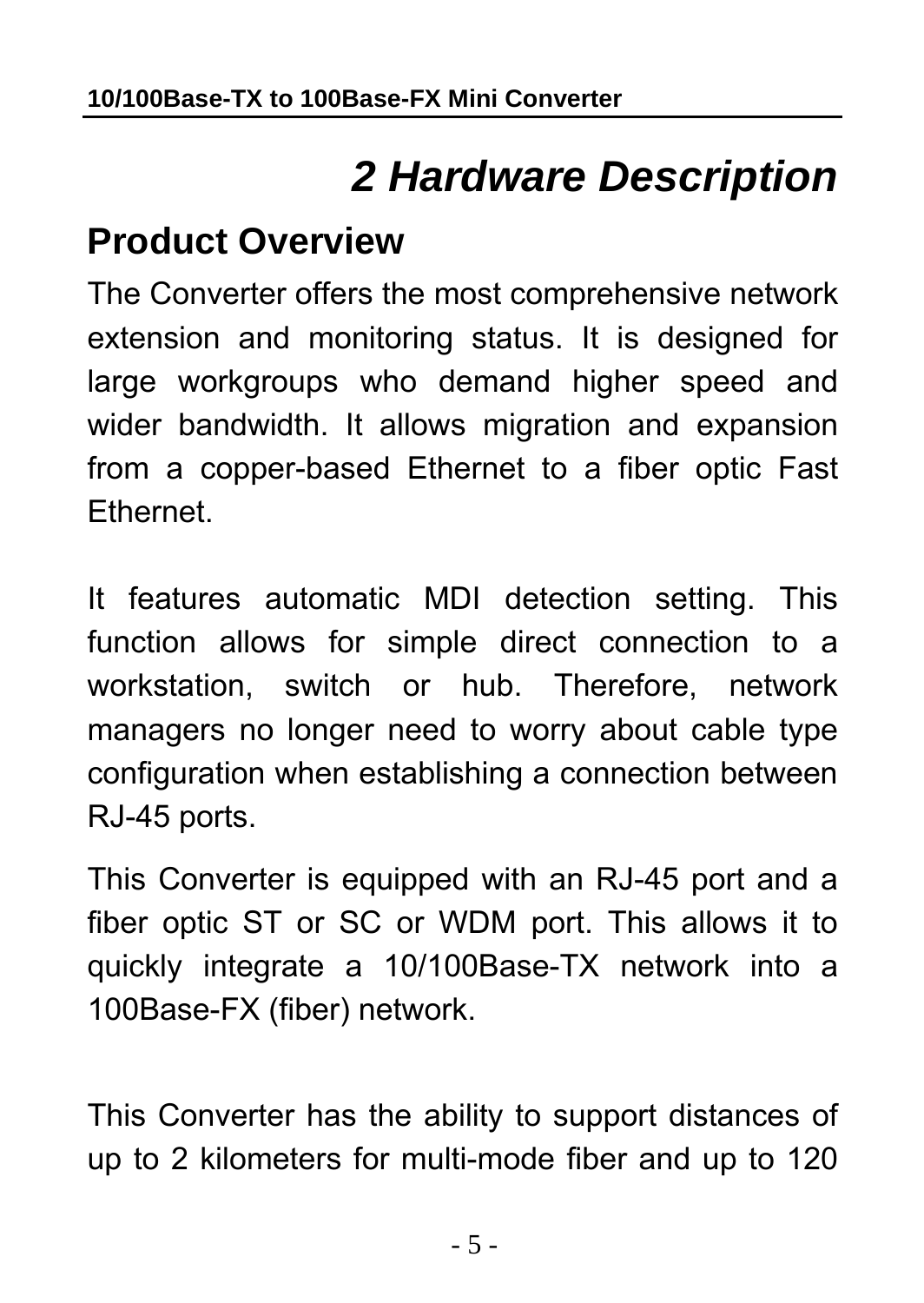kilometers for long-haul single mode fiber between a LAN switch, file server or another networking device.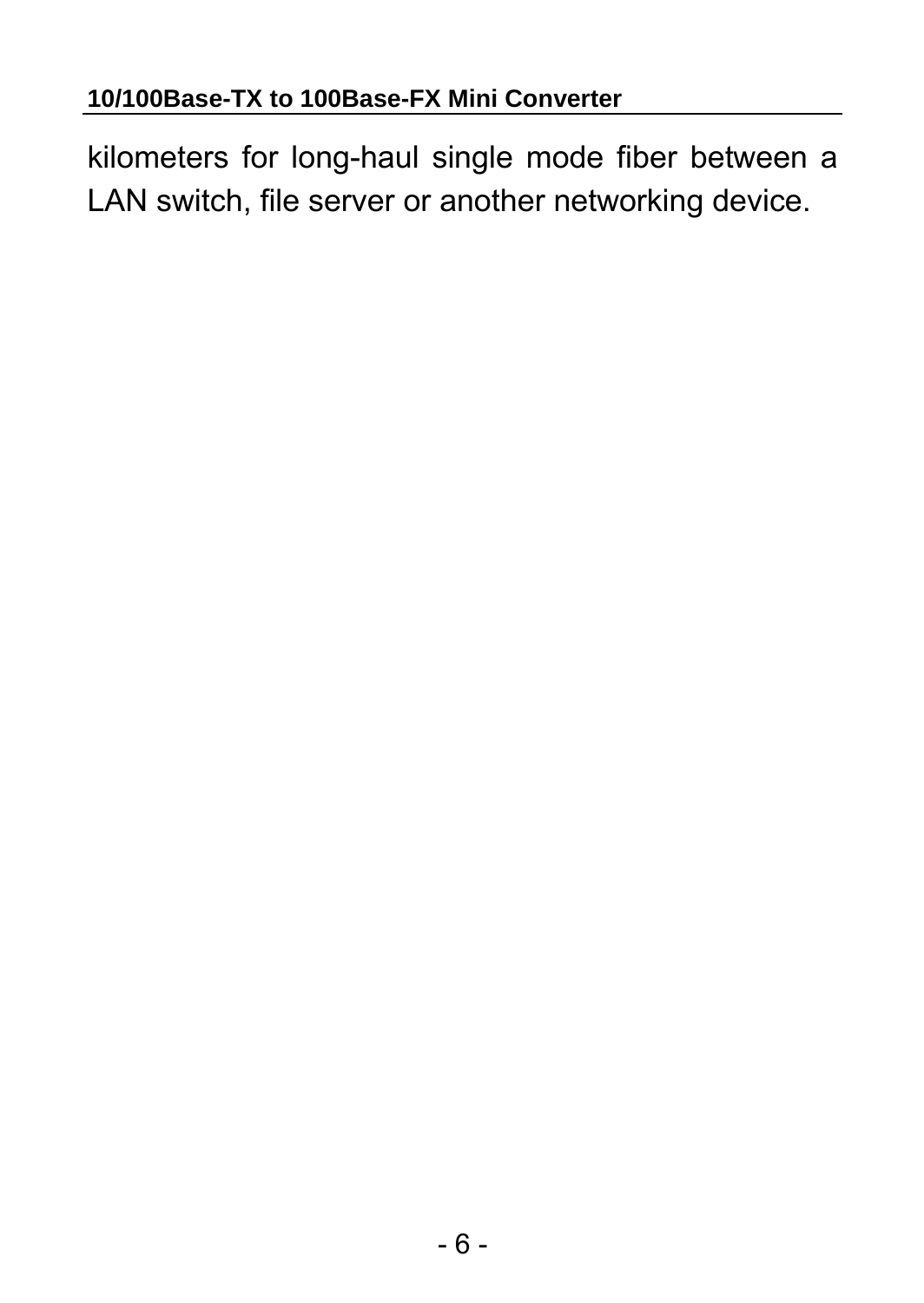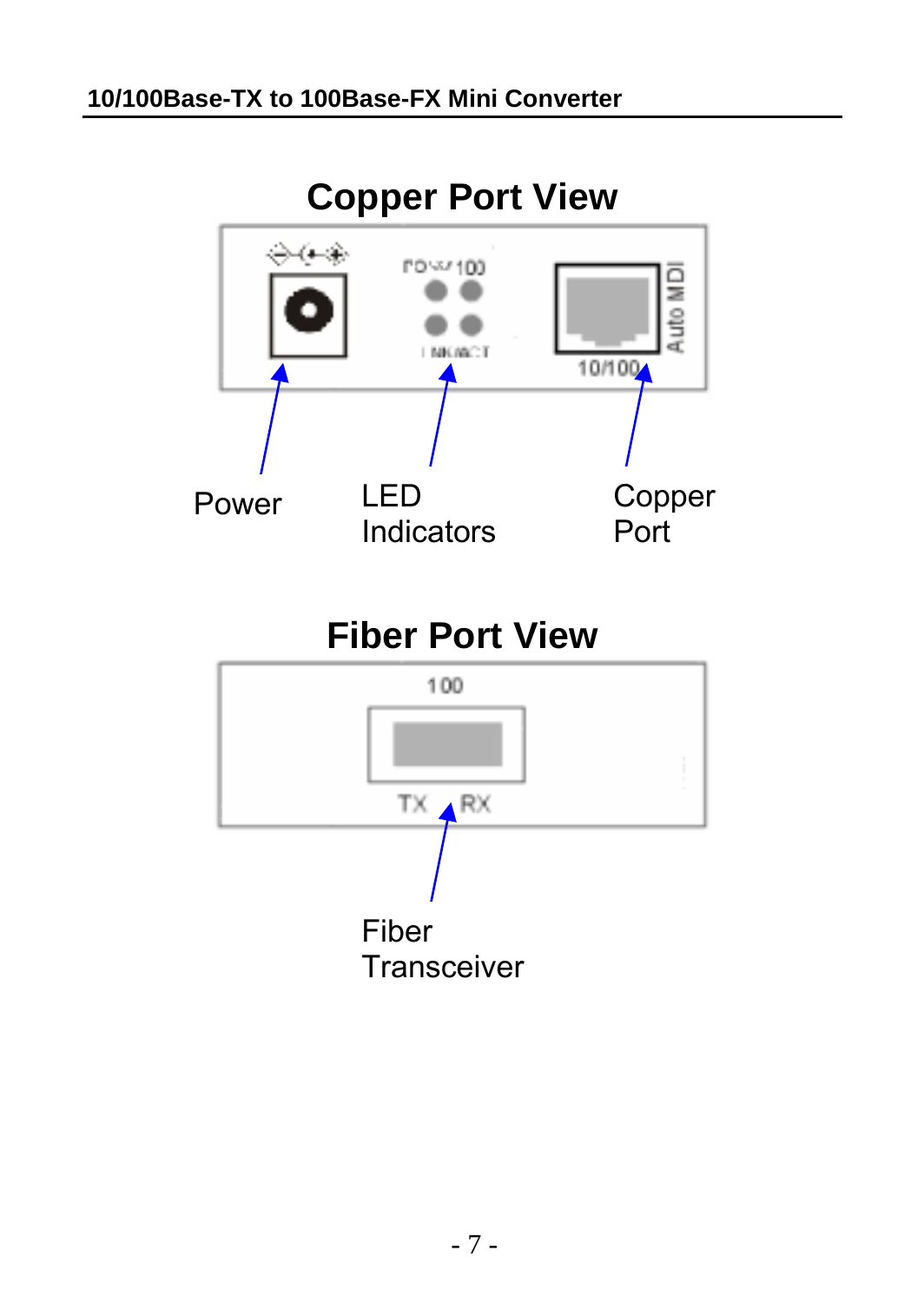# *3 Installation*

<span id="page-11-0"></span>To install your Converter, please see the following procedures:

- Location
- Install the Converter

### **Location**

The location selected to install the Converter may greatly affect its performance. When selecting a site, we recommend considering the following rules:

- Install the Converter in a fairly cool and dry place. See Technical Specifications for the acceptable temperature and humidity operating ranges.
- Install the Converter in a location free from strong electromagnetic field generators (such as motors), vibration, dust, and direct exposure to sunlight.
- Leave at least 10cm of space at the front and rear of the unit for ventilation.
- Affix the provided rubber pads to the bottom of the Converter to protect the case from scratching.

#### **Install the Converter**

This Converter utilizes ports with fiber and copper port connectors functioning under Ethernet and/or Fast Ethernet protocols.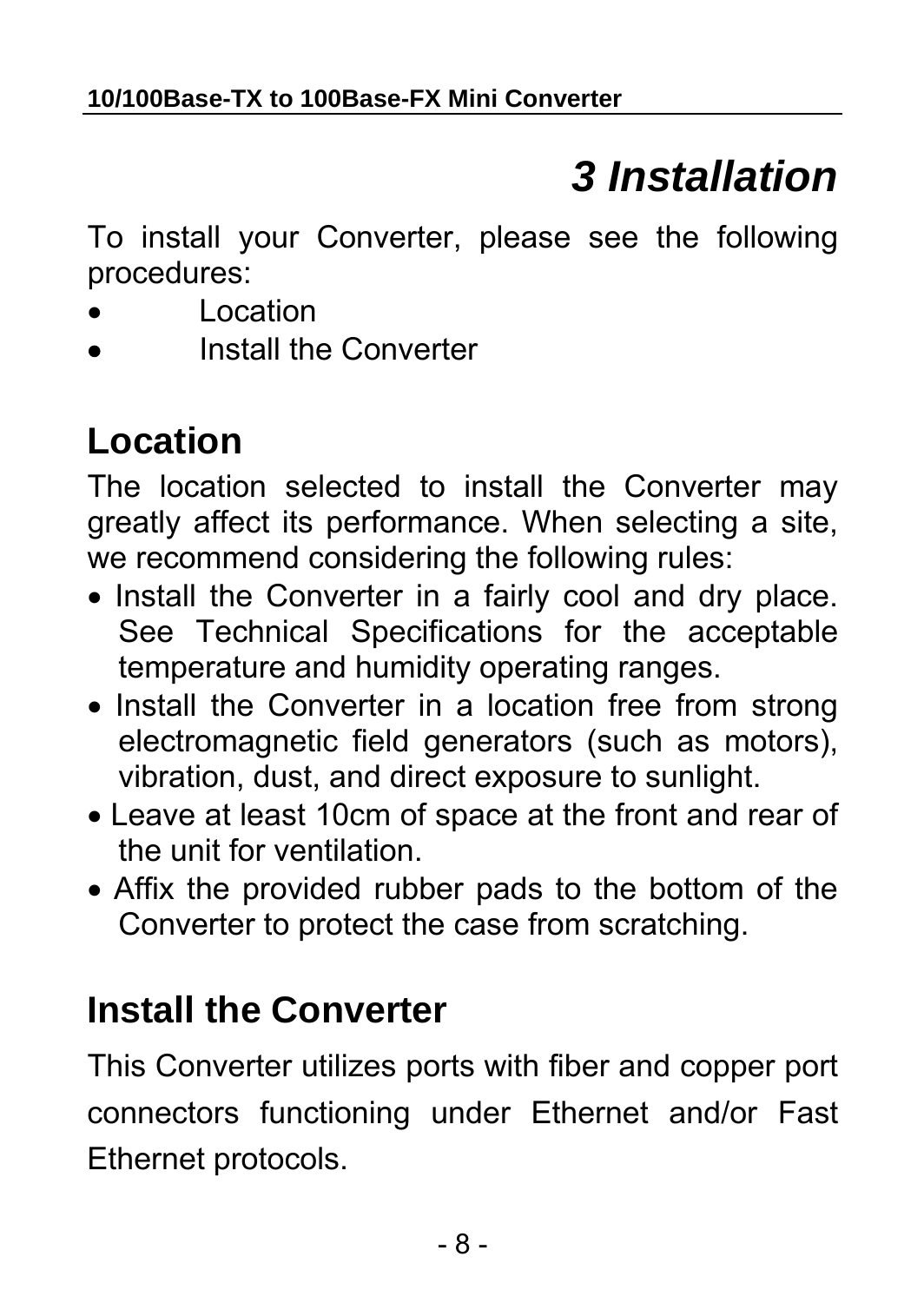#### <span id="page-12-0"></span>**10/100BASE-TX Port**

The 10/100BASE-TX port supports network speeds of either 10Mbps or 100Mbps, and can operate in halfand full duplex transfer modes. This port also offers automatic MDI/MDI-X crossover detection that gives true "plug and play" capability - just plug-in the network cable to the port and the port will adjust according to end node device automatically. The RJ-45 connector is suitable for UTP cable Category 3, 4, 5 or better.

#### **100BASE-FX Port**

The 100BASE-FX port adds a fiber Fast Ethernet link to your network device. Compliant with IEEE 802.3u, this port can transmits data at 100Mbps in full duplex mode across distances of up to 2km over multi-mode fiber-optic cable. The fiber port has a choice of three fiber connector types: ST, SC and WDM.

#### **Desktop Installation**

Follow the instructions listed below to install the Converter onto a desktop location.

1. Locate the Converter in a clean, flat and safe position that has easy access to AC power.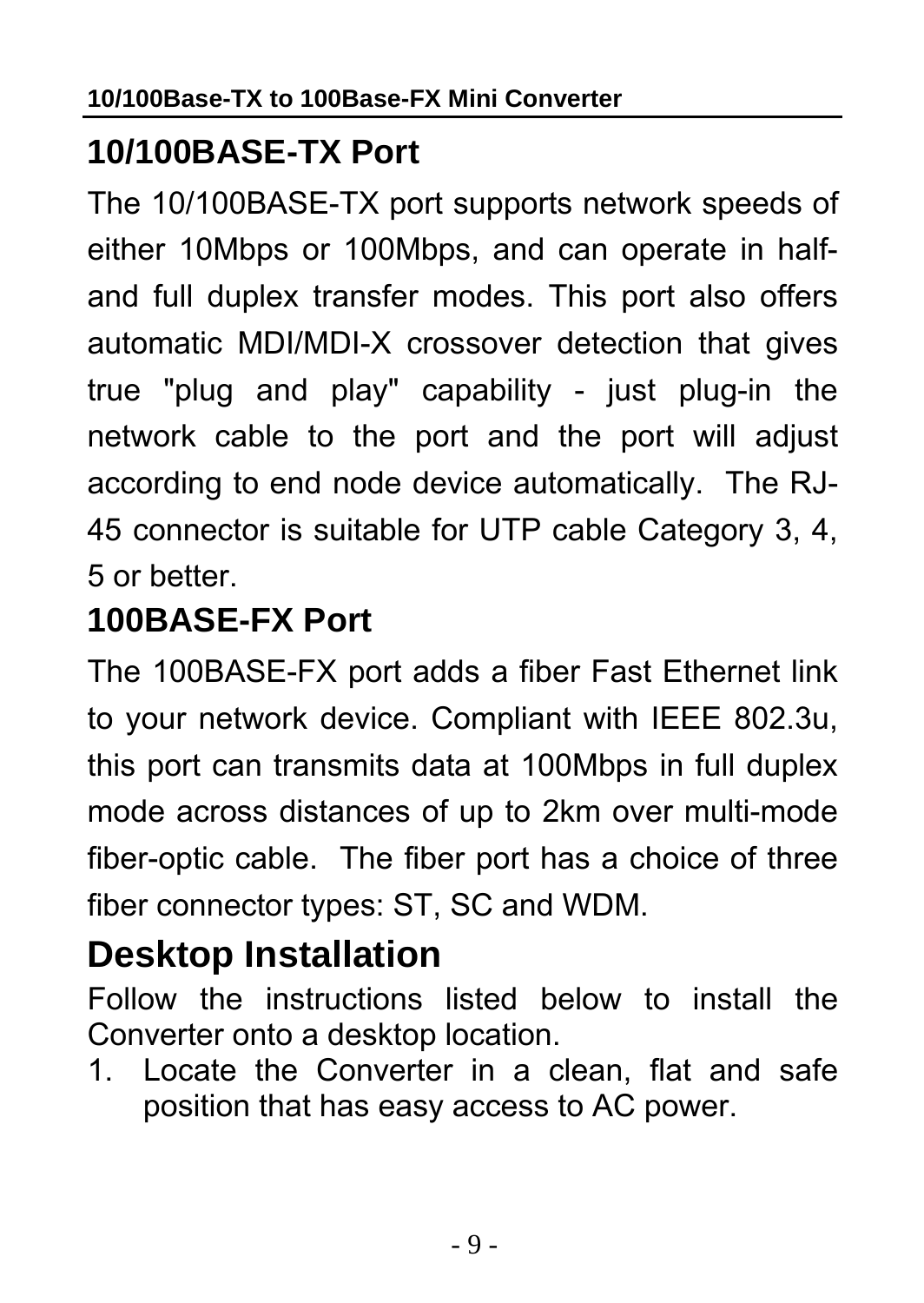#### **10/100Base-TX to 100Base-FX Mini Converter**

- 2. Affix the four (4) self-adhesive rubber pads to the underside of the Converter.
- 3. Apply AC power to the Converter. (The green PWR LED should be lit).
- 4. Connect cables from the network partner devices to the ports on the front panel. (The green LNK LED on the front panel associated with the port should be lit).



#### **Warning**

Please exercise caution when using power tools. Also, install this unit away from damp or wet locations, or in close proximity to very hot surfaces. These types of environments can have a detrimental effect on the converter and cables. An ideal location is a lightly cooled place such as a typical equipment room. Because invisible laser radiation may be emitted from the aperture of the port when no cable is connected, avoid exposure to laser radiation and do not stare into open apertures.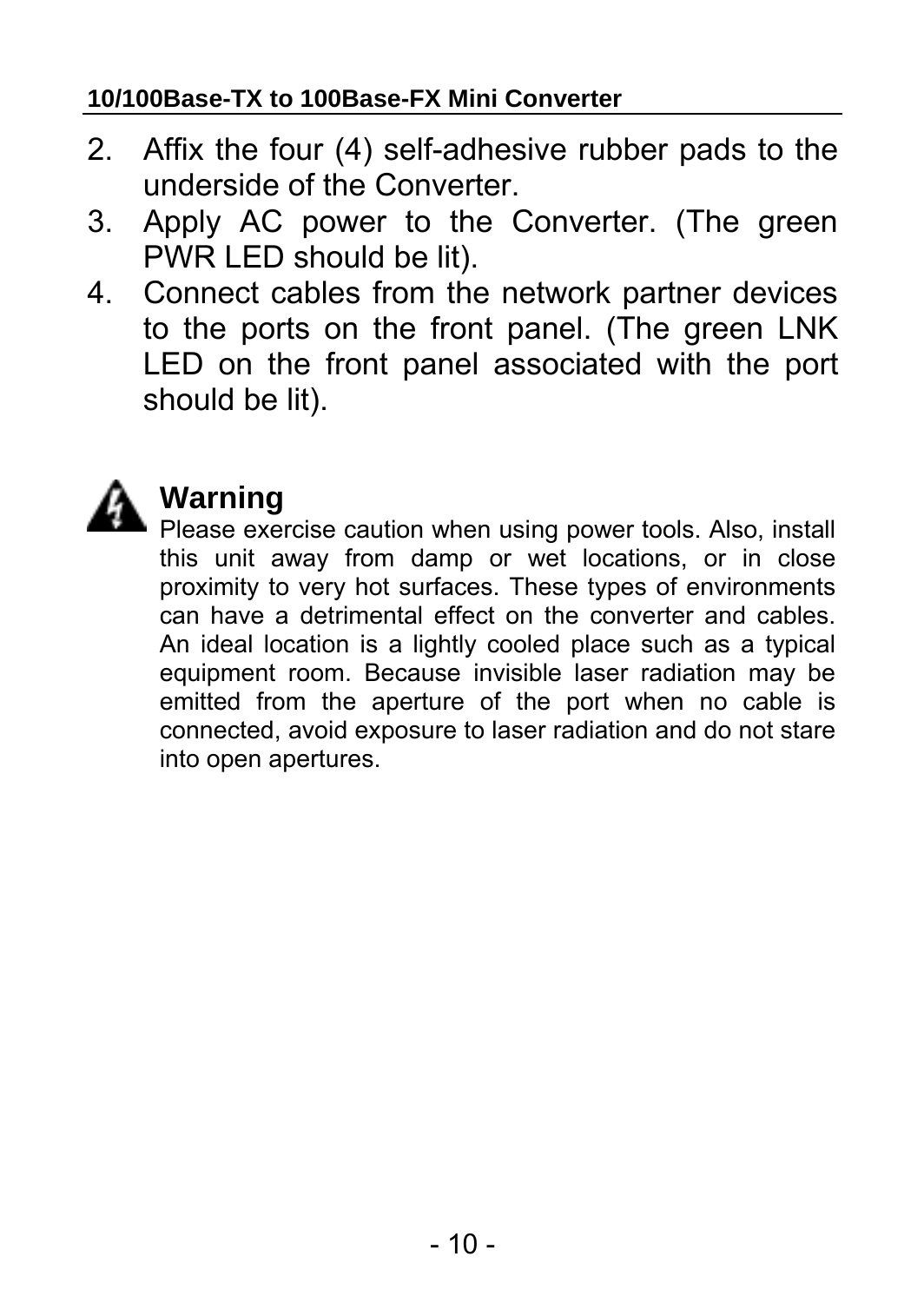### <span id="page-14-0"></span>**Getting Connected Powering On Unit**

The Converter uses an AC power supply 100~240V AC, 50~60 Hz. The Converter's power supply automatically self-adjusts to the local power source and may be powered on without having any or all LAN segment cables connected.

- 1. Insert the power cable plug directly into the receptacle located at the back of the device.
- 2. Plug the power adapter into an available socket.
- **Note:** For International use, you may need to change the AC power adapter cord. You must use a power cord set that has been approved for the receptacle type and electrical current in your country.
- 3. Check the power LED of the Converter
- 4. When the device is powered on to verify that power is applied. If not, check that the power cable is correctly and securely plugged in.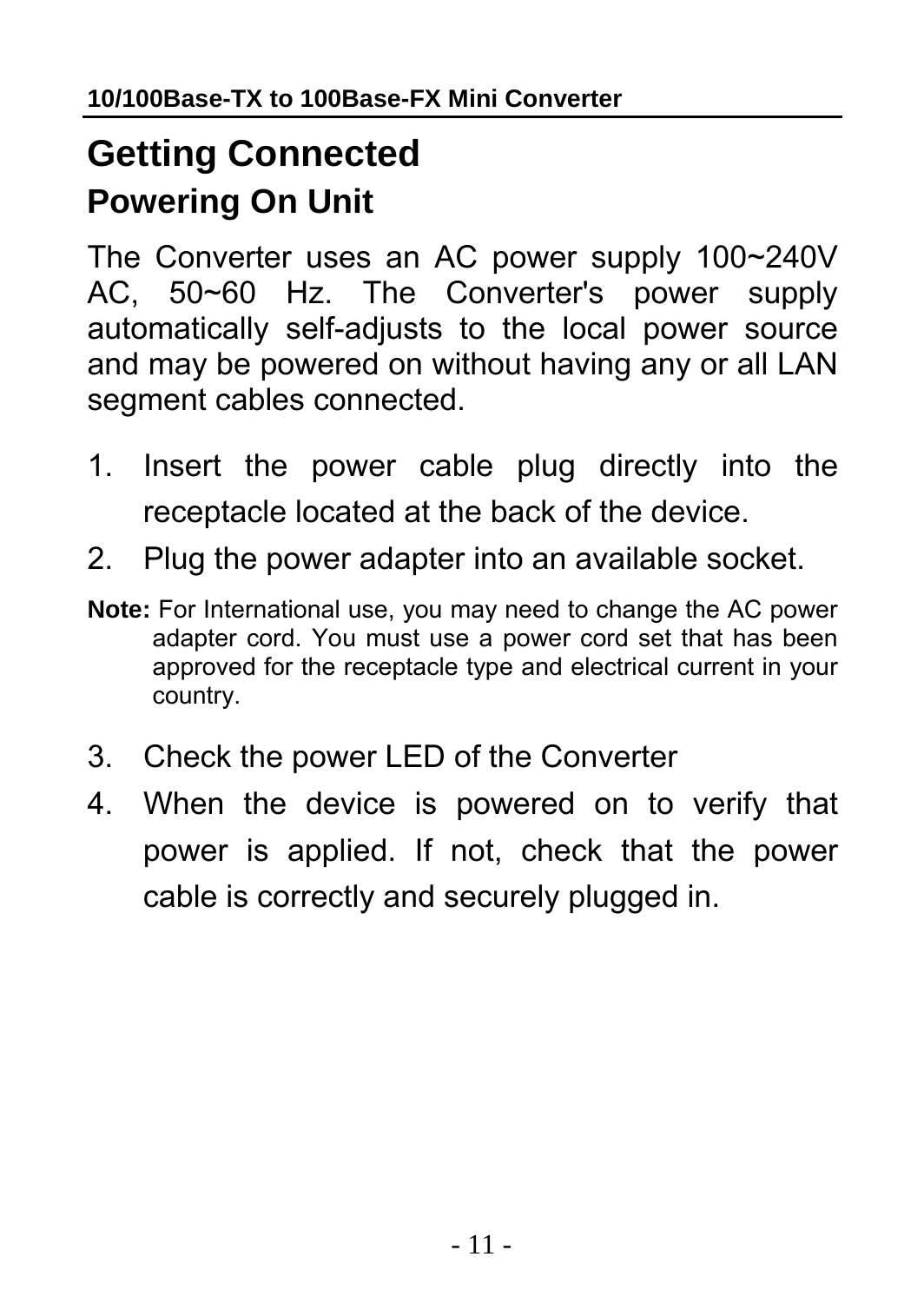#### <span id="page-15-0"></span>**Connecting Fiber Cable**

When connecting fiber cable to a 100BASE-FX port on the Converter, be sure the correct type - ST or SC or WDM - connector is used. Follow the steps below to properly connect fiber cable:

- 1. Remove and keep the ST/SC/WDM port's rubber cover. When not connected to a fiber cable, the rubber cover should be replaced to protect the optics.
- 2. Check that the fiber terminators are clean. You can clean the cable plugs by wiping them gently with a clean tissue or cotton ball moistened with a little ethanol. Dirty fiber terminators on fiber optic cables will impair the quality of the light transmitted through the cable and lead to degraded performance on the port.
- 3. Connect one end of the cable to the ST/SC/WDM port on the Converter and the other end to the ST/SC/WDM port on the other device.
- **Note: When inserting the cable, be sure the tab on the plug clicks into position to ensure that it is properly seated.**
- 4. Check the corresponding port LED on the Converter to make sure that the connection is valid. (Refer to the LED chart in next section)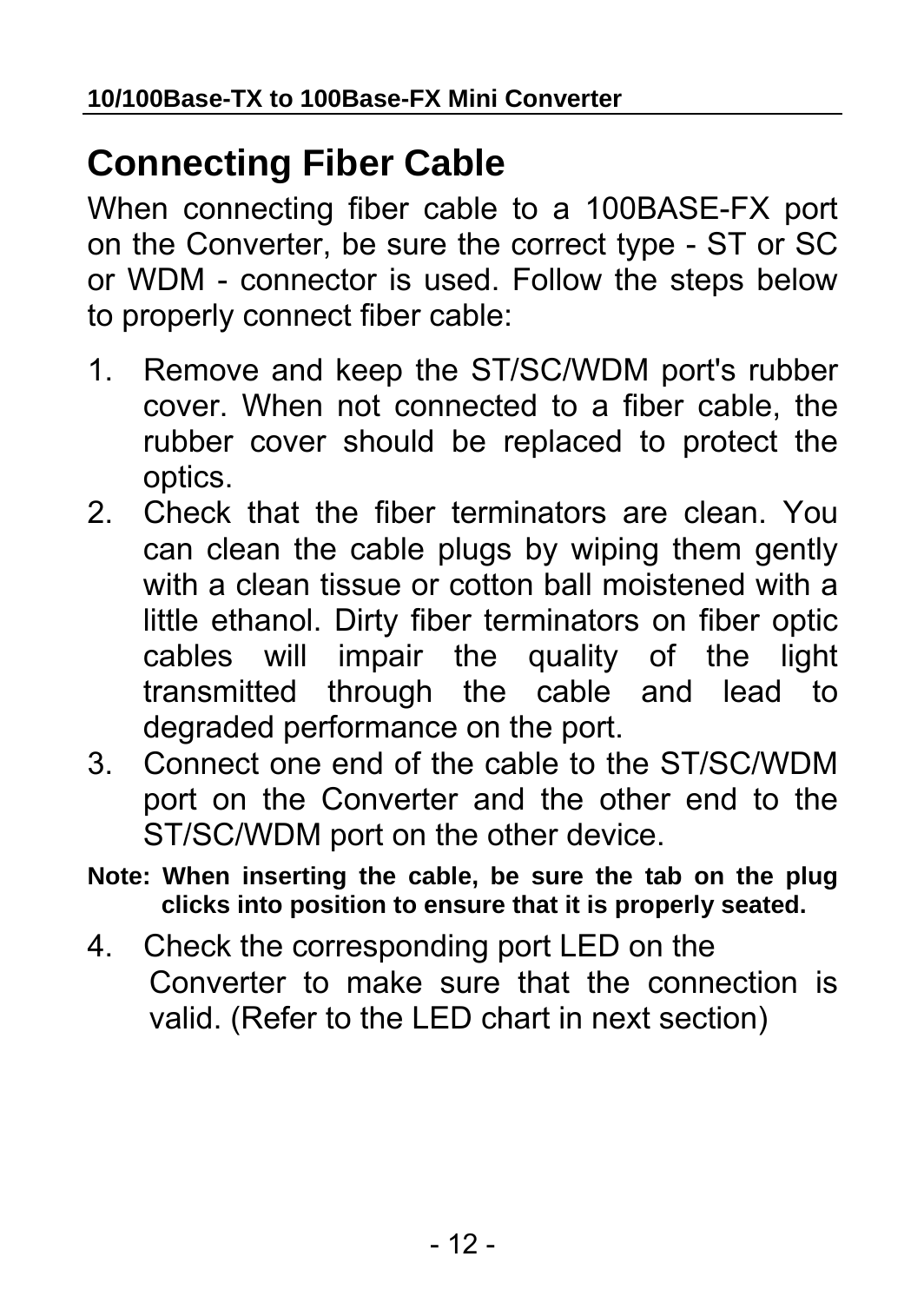### <span id="page-16-0"></span>**Connecting Copper Cable**

The 10/100BASE-TX RJ-45 Ethernet port fully supports auto-sensing and auto-negotiation.

- 1. Insert one end of a Category 3/4/5/5e type twisted pair cable into an available RJ-45 port on the Converter and the other end into the port of the network node.
- 2. Check the corresponding port LED on the Converter to be sure that the connection is valid. (Refer to LED chart in next section)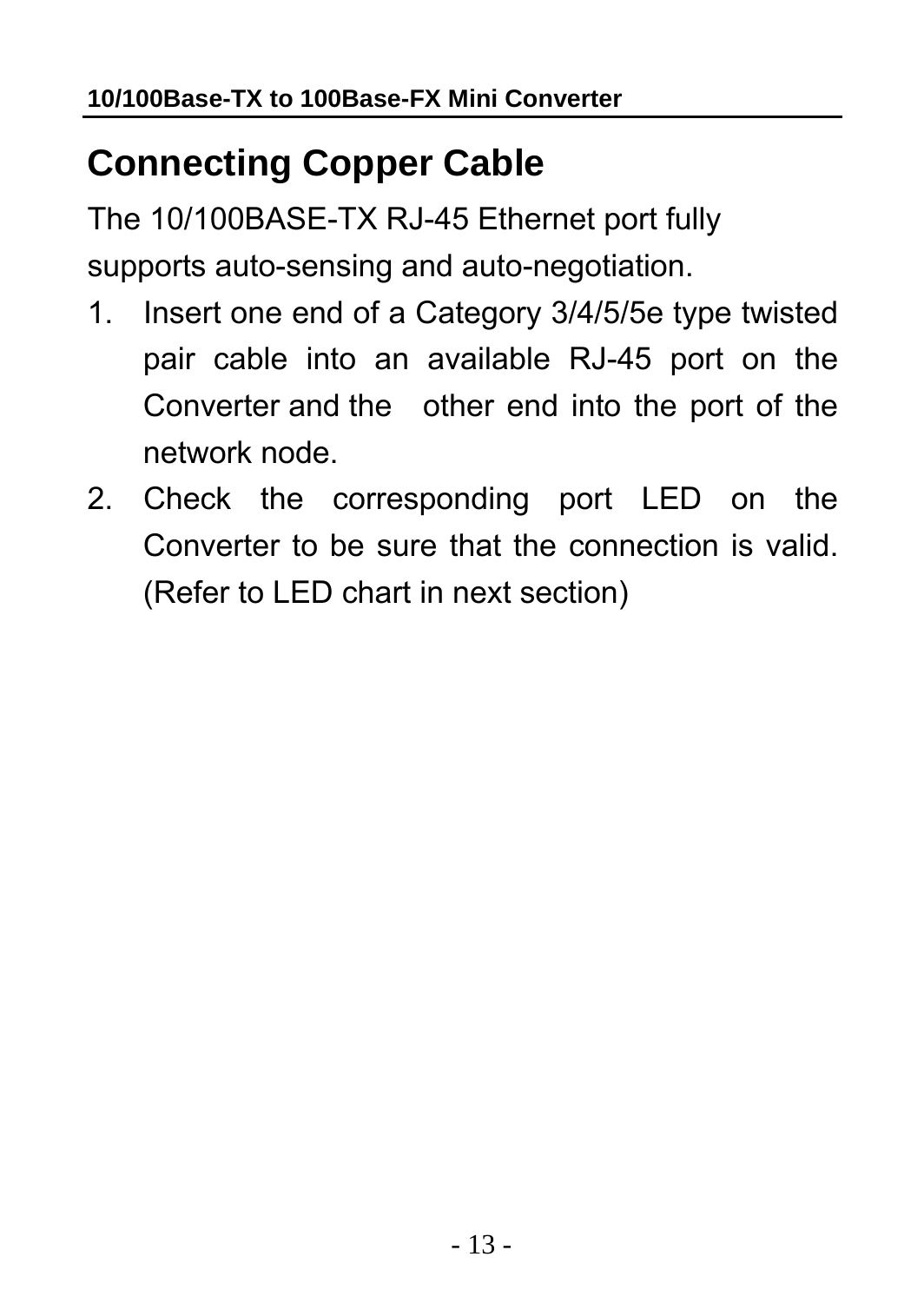## *4 LED Indicators*

<span id="page-17-0"></span>This Converter has LED indicators located at the copper port side of the device. The LEDs have been designed to give easy at-a-glance network status, and provides 'real-time' connectivity information. Please see below for an interpretation of their functions:

| <b>Unit LEDs</b> |                  |                        |  |
|------------------|------------------|------------------------|--|
| LED              | <b>Condition</b> | <b>Status</b>          |  |
|                  | On (Green)       | Converter is receiving |  |
| <b>PWR</b>       |                  | power                  |  |
|                  | Off              | Power off or failure   |  |
| 100              |                  | Copper Port operating  |  |
|                  | On (Green)       | at 100Mbps             |  |
|                  | Off              | Copper Port operating  |  |
|                  |                  | below 100Mbps          |  |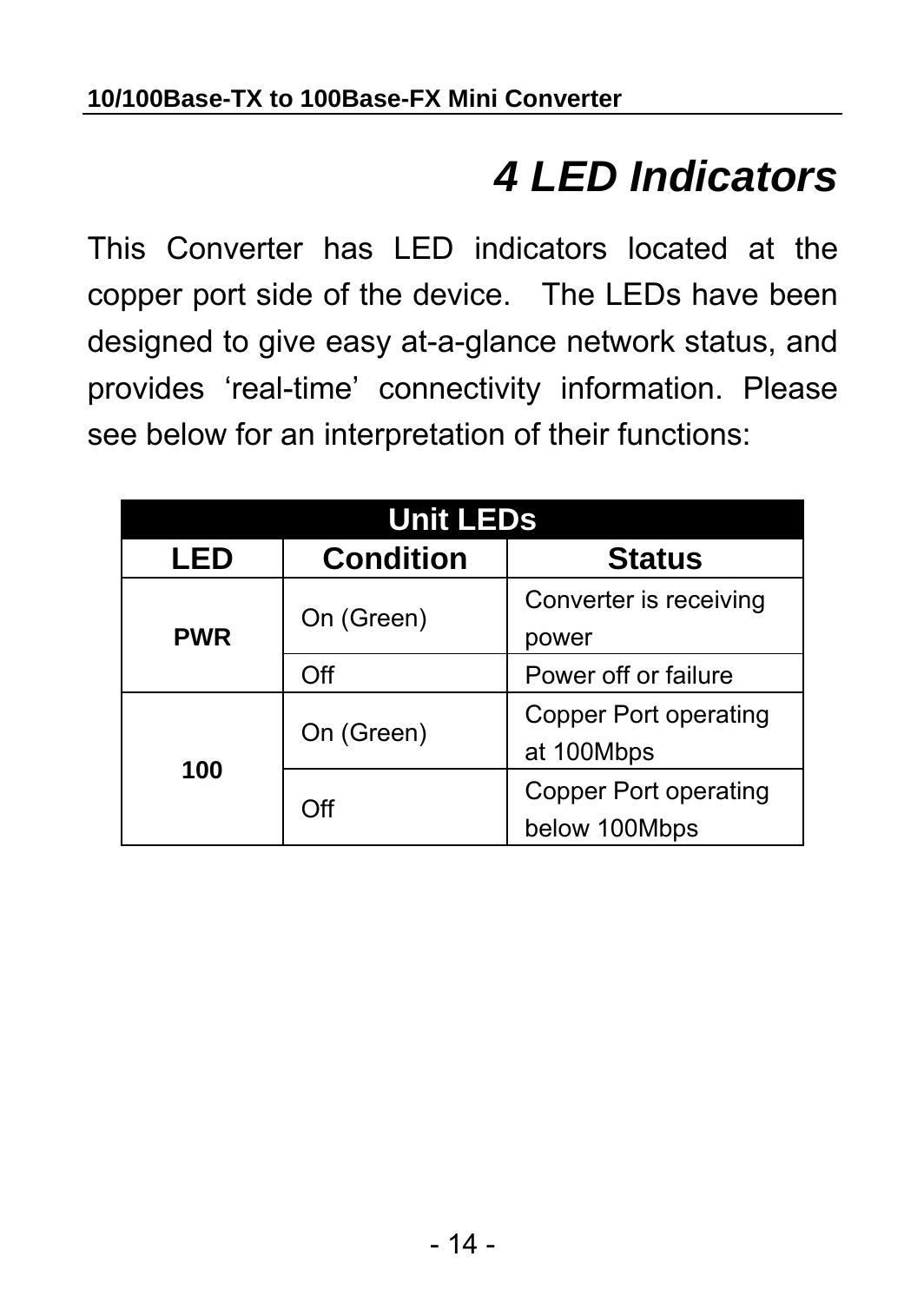#### **10/100Base-TX to 100Base-FX Mini Converter**

| <b>Port LEDs</b>          |                                   |                  |  |
|---------------------------|-----------------------------------|------------------|--|
| LED                       | <b>Condition</b><br><b>Status</b> |                  |  |
|                           | On (Green)                        | Illuminated when |  |
|                           |                                   | connectors are   |  |
|                           |                                   | attached         |  |
| <b>LNK/ACT</b>            |                                   | Data traffic     |  |
| (Copper)                  | Flashing (Green)                  | passing through  |  |
|                           |                                   | port             |  |
|                           |                                   | No valid link    |  |
|                           | Off                               | established on   |  |
|                           |                                   | port             |  |
|                           |                                   | Illuminated when |  |
|                           | On (Green)                        | connectors are   |  |
|                           |                                   | attached         |  |
| <b>LNK/ACT</b><br>(Fiber) |                                   | Data traffic     |  |
|                           | Flashing (Green)                  | passing through  |  |
|                           |                                   | port             |  |
|                           |                                   | No valid link    |  |
|                           | Off                               | established on   |  |
|                           |                                   | port             |  |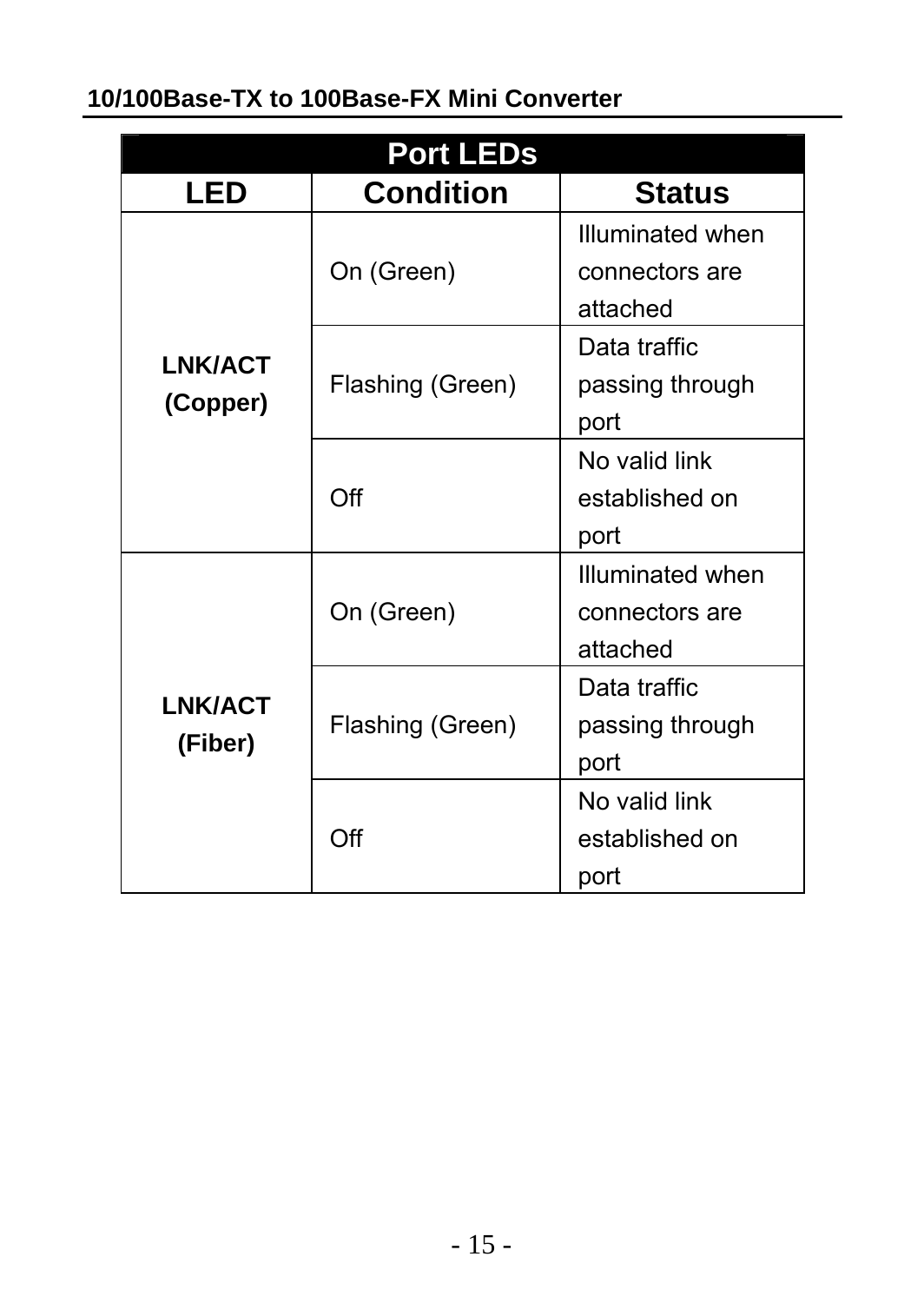# *Appendix A*

#### <span id="page-19-0"></span>**Cables**

The following are some recommendations as to what you should and should not do when installing cables. Remember - cables are the deciding factor in network performs



**Try to maintain a bend radius of (min.) 4x the diameter of the cable for UTP and 100x for fiber.**



**Try not to allow the cable to twist too much - this creates a strain on the internal cables.**



**Place cable ties at regular intervals - do not over tighten cable ties - try to avoid using with fiber.**



**Do not stretch the cable especially on corners, in vertical cable trays and when spanning long distances.**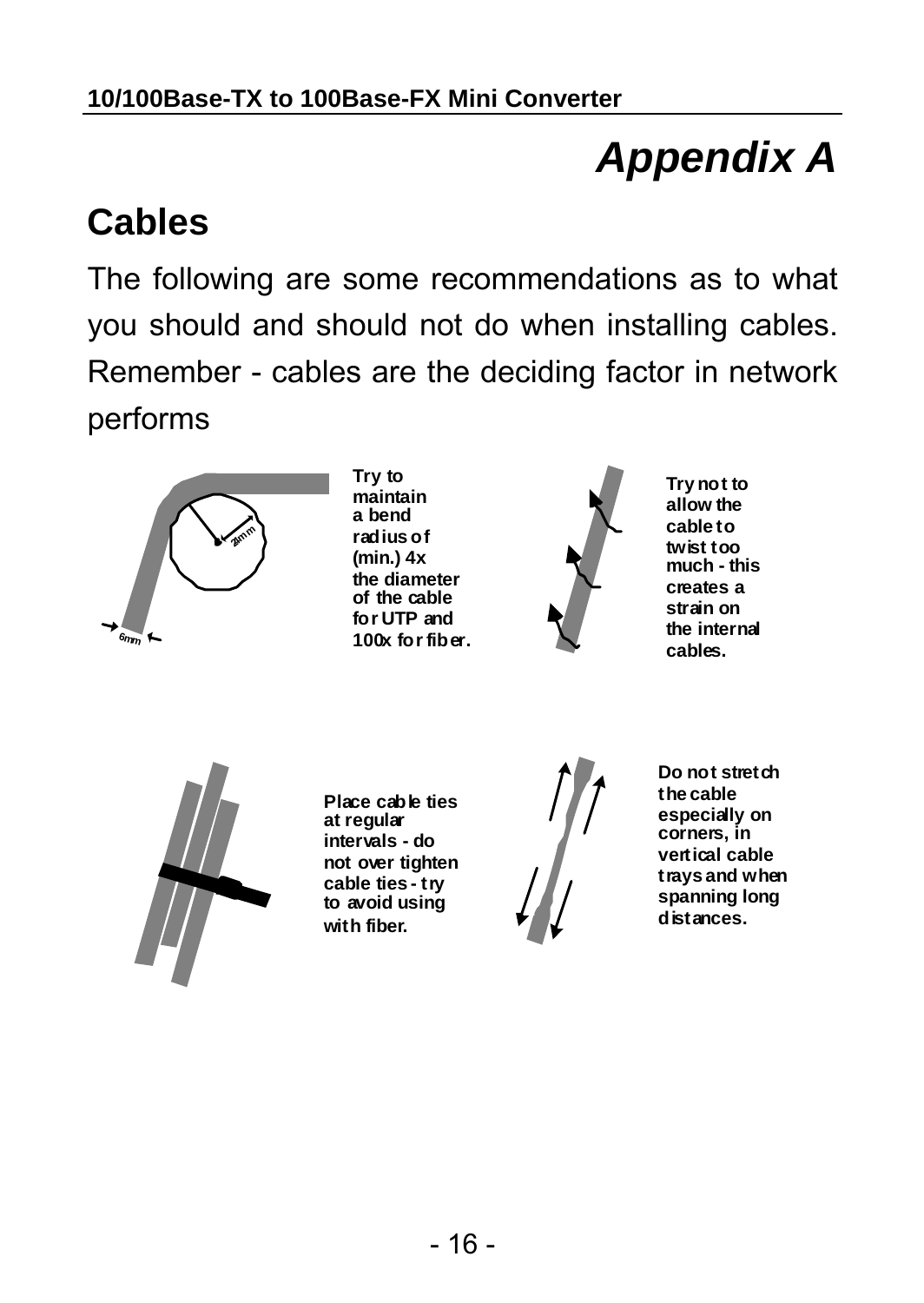# *Appendix B*

#### <span id="page-20-0"></span>**About RJ-45 Cables**

When connecting your network devices, use standard Category 3 eight-way cables for 10Base-T configurations and Category 5 cable for 100Base-TX. The pin assignments are as follows:

|    |                                                                                     | TD+ Pair 2 White/Orange                        |
|----|-------------------------------------------------------------------------------------|------------------------------------------------|
|    |                                                                                     | TD- Pair 2 Orange/White                        |
|    |                                                                                     | RX+ Pair 3 White/Green                         |
|    |                                                                                     |                                                |
|    |                                                                                     |                                                |
|    |                                                                                     | RX- Pair 3 Green/White                         |
|    |                                                                                     | N/A Pair 4 Brown/White                         |
| -8 |                                                                                     | N/A Pair 4 Brown/White                         |
|    | Pin 1<br>$Pin$ 2<br>Pin <sub>3</sub><br>Pin 4<br>Pin 5<br>Pin 6<br>Pin <sub>7</sub> | N/A Pair 1 Blue/White<br>N/A Pair 1 White/Blue |

| <b>Application</b>                                    | <b>Cable Type</b>         | <b>Application</b>                                                     |
|-------------------------------------------------------|---------------------------|------------------------------------------------------------------------|
| Converter<br>to<br>Converter<br>٥r<br>Network Adapter | Straight-through<br>Cable | Hub<br>Converter<br>End<br>2<br>$\overline{2}$<br>3<br>- 3<br>6<br>. 6 |
| Converter<br>to<br>Switch                             | Cross-Over<br>Cable       | Converter<br>Converter<br>End $#1$<br>End $#2$<br>3                    |

Note: Automatic MDI/MDI-X selection on RJ-45 port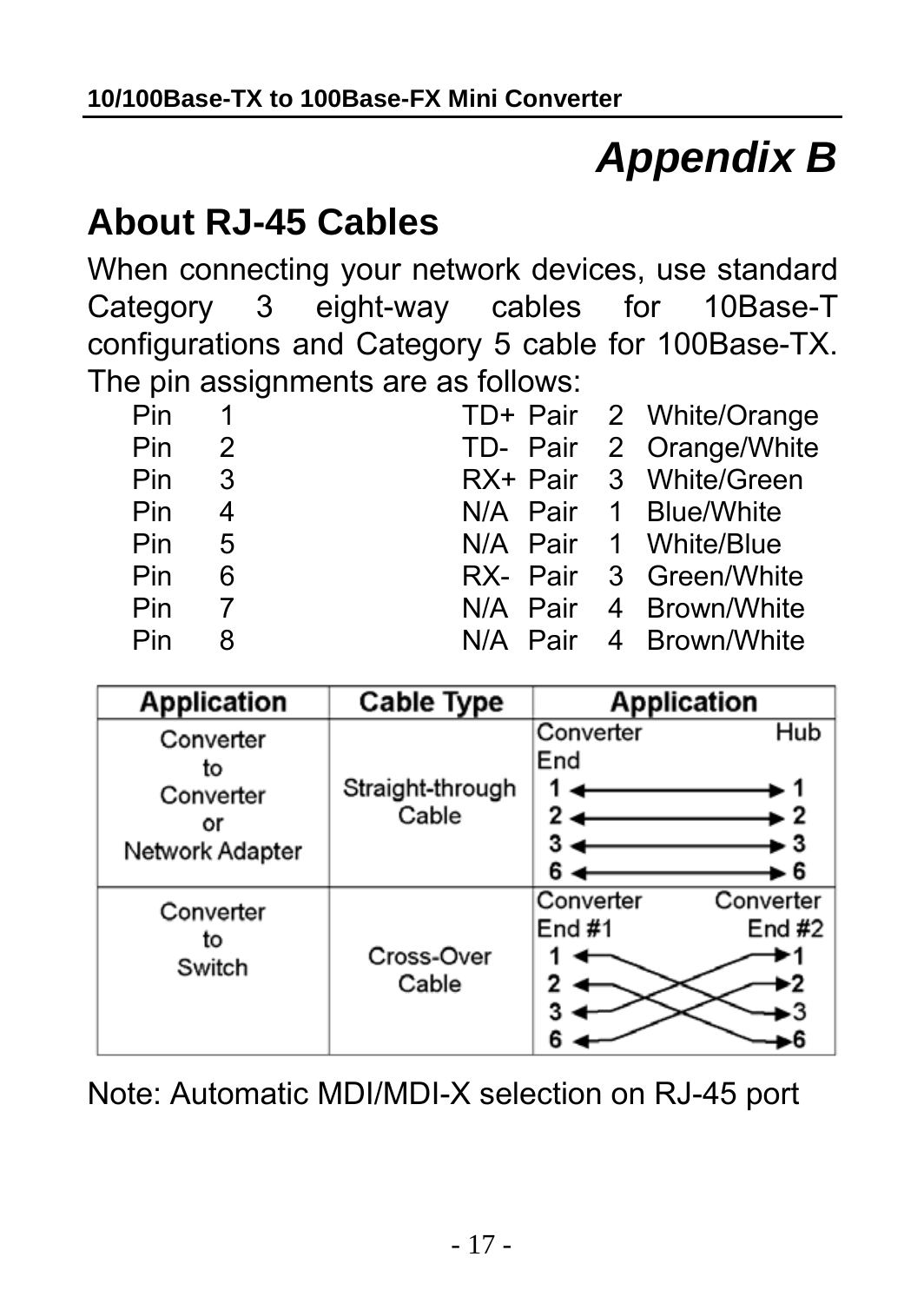# *Appendix C*

#### <span id="page-21-0"></span>**Application Diagrams**

To effectively expanding a Fast Ethernet network, position two converters back-to-back as illustrated.

#### **Application Diagram I**

In the figure below, the Converter is functioning as a high-speed bridge between switches creating increased capacity for each user (node) on the local area network. It is providing a 100Mbps full duplex link to a variety of Fast Ethernet network devices within a LAN.

Switch  $\leftrightarrow$  CONVERTER  $\leftrightarrow$  CONVERTER  $\leftrightarrow$  Switch